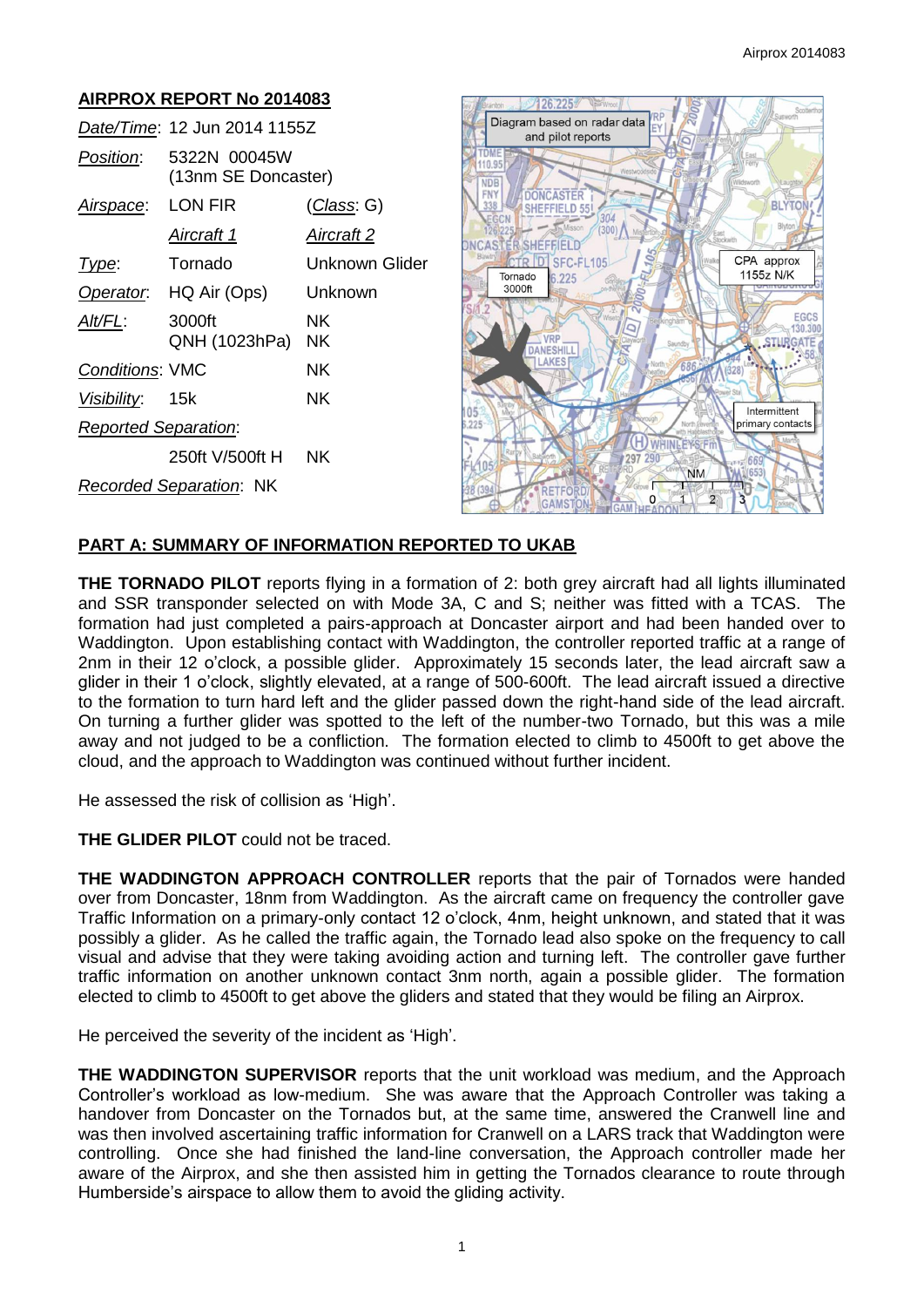# **Factual Background**

The weather at Waddington was recorded as:

METAR EGXW 121150Z 25006KT 9999 SCT032 BKN350 20/12 Q1028 BLU NOSIG

### **Analysis and Investigation**

#### **Military ATM**

All heights/altitudes quoted are based upon SSR Mode C from the radar replay unless otherwise stated. The radar replays used for the investigation were not the displays available to the controller.

At 1154:35 (Figure 1), Waddington Director identified the aircraft with Doncaster and provided the frequency for handover. No conflicting tracks were apparent to the Director at the time.



### **Figure 1: Geometry at Director acceptance of traffic at 1154:35 (Tornado squawk 0000).**

The Tornados called on frequency at 1155:06 and at 1155:08 (Figure 2), Director transmitted, "[Tornado callsign] *Waddington Director, identified, Traffic Service, traffic twelve o'clock, two miles, er…manoeuvring, height unknown, possible glider*." The Tornados acknowledged the transmission; the glider is not showing on the radar replay.



**Figure 2: Geometry at 1155:08 Traffic Information (Tornado squawk 3631).**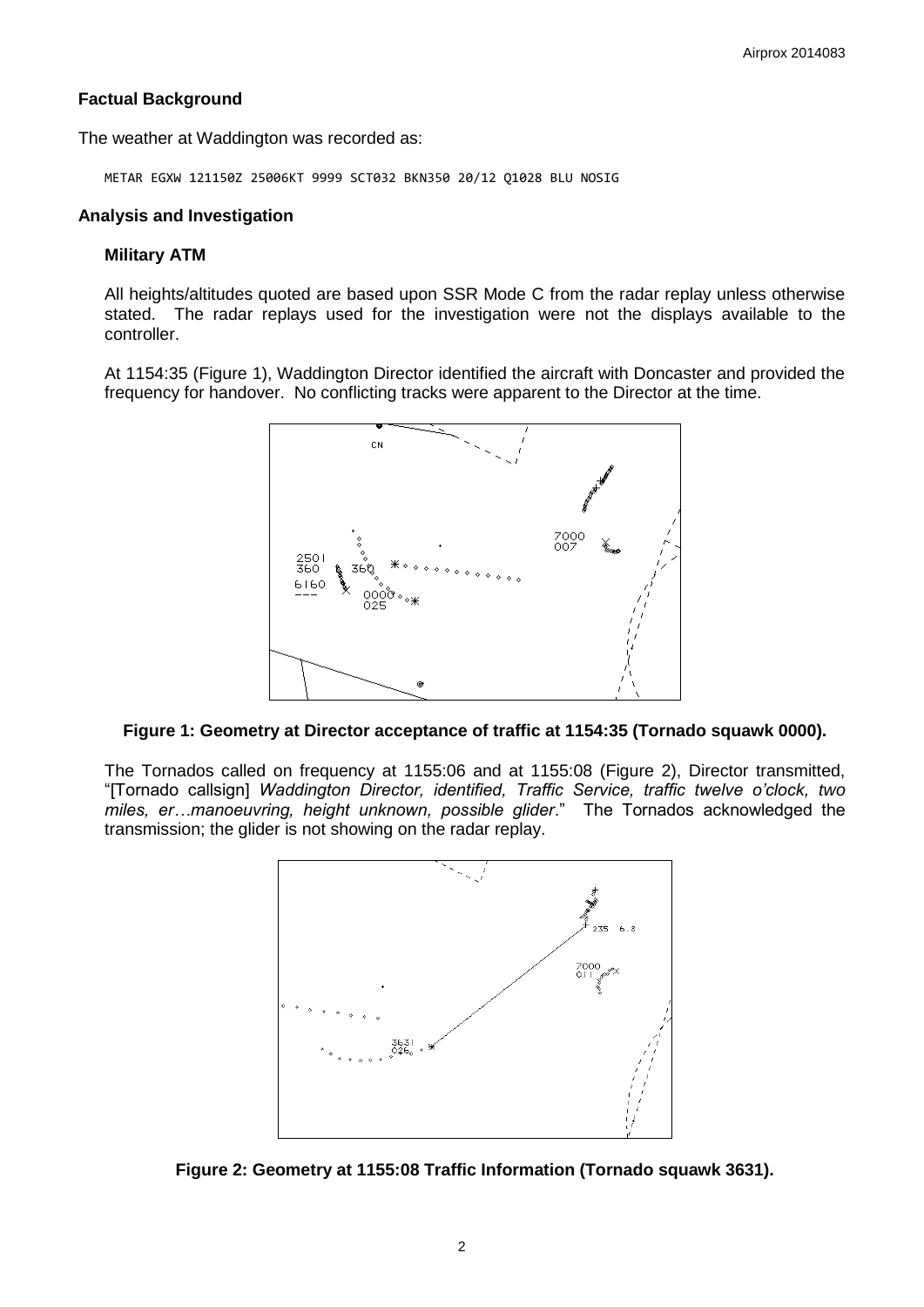The procedure minima for ILS was passed at 1155:20 and traffic was updated at 1155:32 as (Figure 3), "*previously called traffic, twelve o'clock, half a mile, tracking south, slow moving*."



**Figure 3: Traffic Information at 1155:32 (intermittent contact last showed on radar at 1.6nms).**

The Tornados replied at 1155:44 (Figure 4) with, "*visual with traffic taking evading action*."



**Figure 4: Tornado declaring avoiding action at 1155:44.**

The Director provided further Traffic Information at 1155:50 (Figure 5) with, "*further traffic north, one mile, tracking south, height unknown, possible glider*."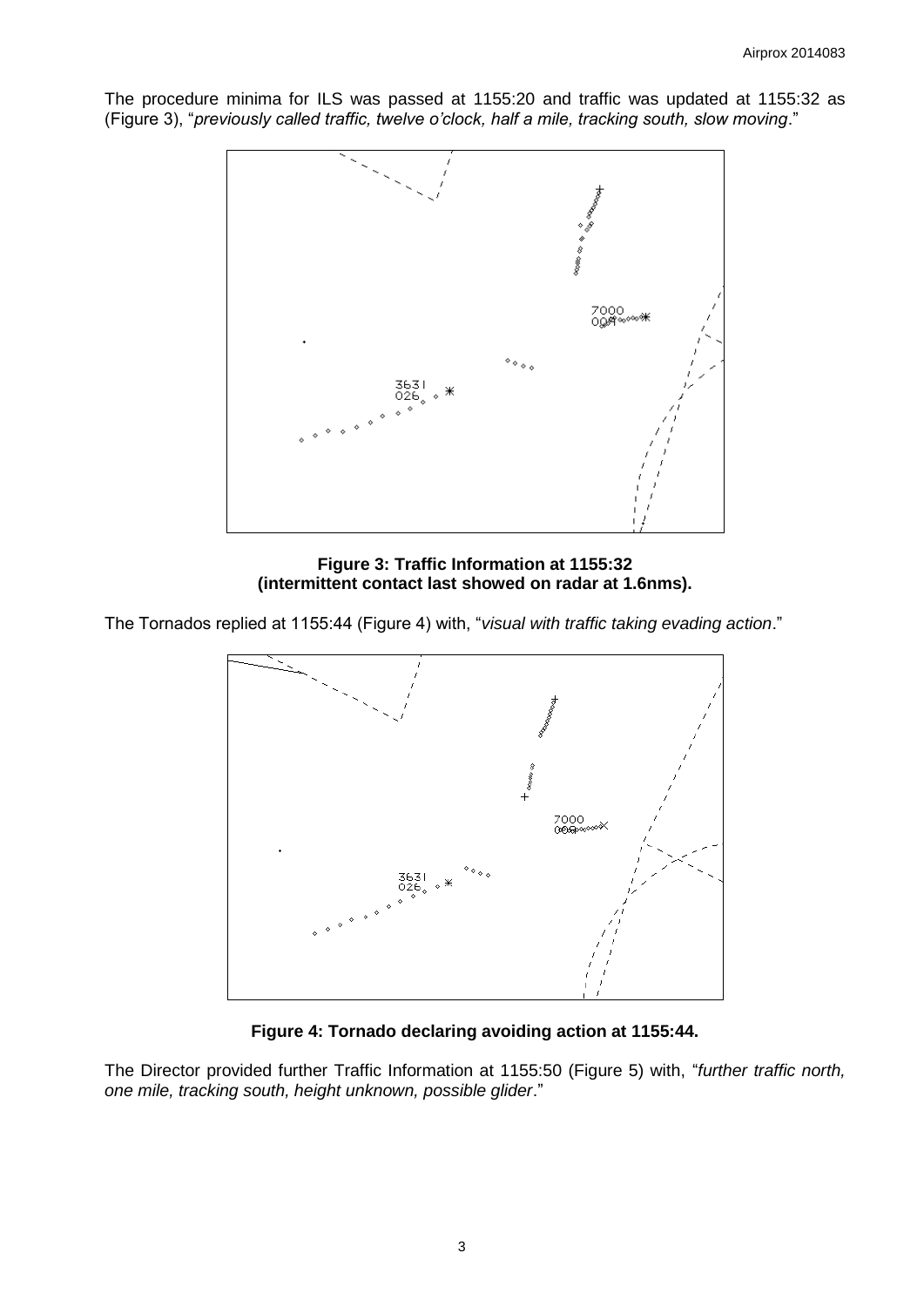

**Figure 5: Traffic Information at 1155:50.**

The Tornado initiated a climb to 4500ft at 1156:06 (Figure 6) and the controller acknowledged, requesting when the formation would be ready for vectors.



**Figure 6: Tornado climbing at 1156:06.**

The radar replay available for investigation does not match the one available to Waddington Director and the traffic called as southbound at 1155:32 may be the intermittent contact at Figure 3 that could have turned south following a north-westerly routing. The replay does show three slow-moving, non-transponding contacts in the vicinity, but not the primary return on the Airprox glider. Director accepted the handover, with no traffic to affect the Tornado at the time, and passed Traffic Information at ranges of 2nms and 0.5nms (the controller felt that the second piece of information may have been stepped-on by the Tornado transmitting at the same time). As the glider did not show on radar to either controller at handover, it can be viewed as pop-up traffic in Class G. Further information was passed following the evading left turn on a suspected glider to the north. The controller had reported noticing a gliding route between Doncaster and Scampton but a NOTAM was not available to provide any more amplification. Post the avoiding turn, the control team liaised with nearby agencies to deconflict a route inbound to Waddington. Both sets of information had been on a contact in the 12 o'clock position but the height of the conflictor was unknown and the glider was intermittent on radar.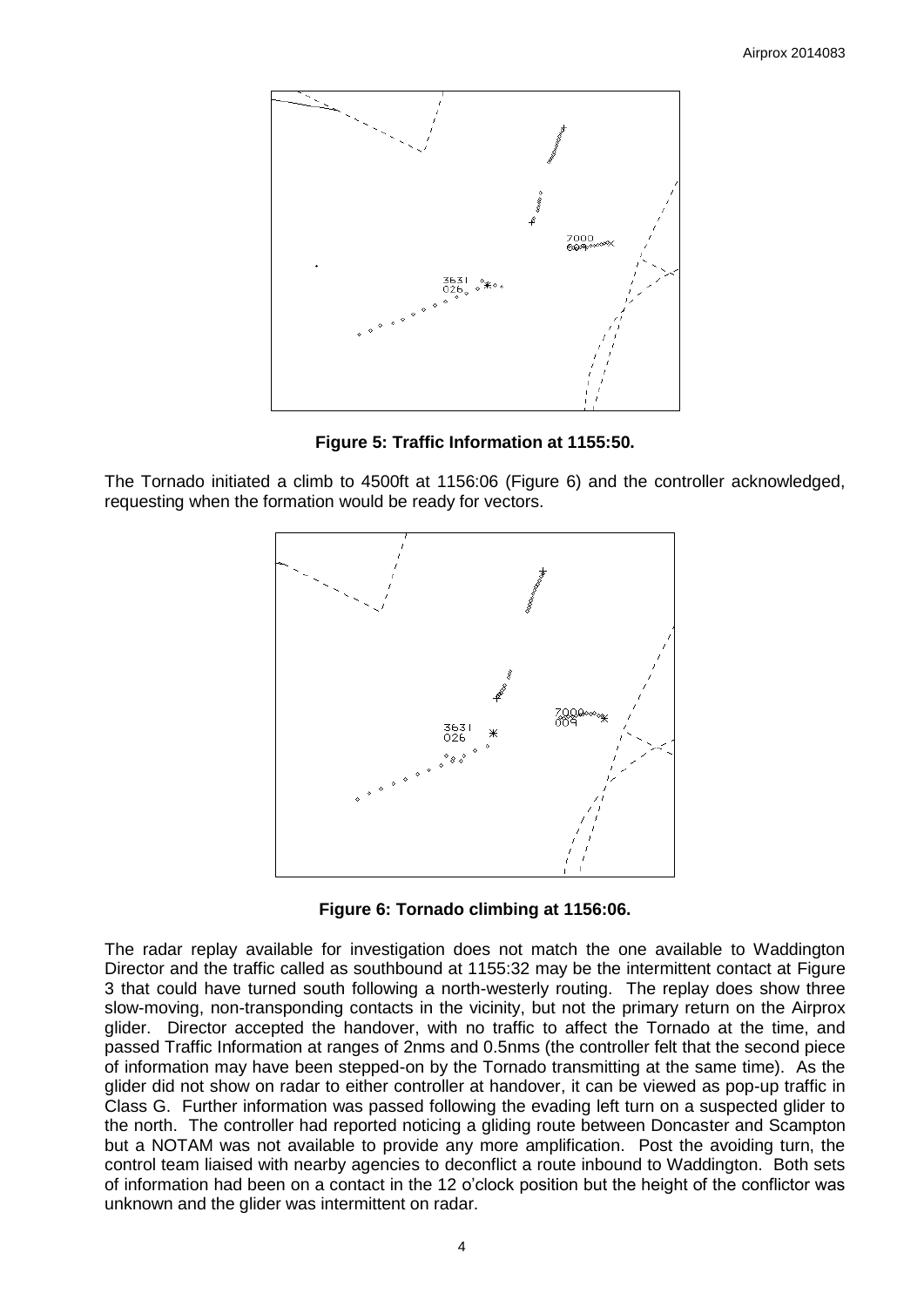The Tornado was under a Traffic Service in VMC and there are known limitations for a fastmoving aircraft to spot a slow-moving white glider, especially in haze. Traffic Information was passed at 2nms, onboard radar derived information was at approximately 1000ft and visual acquisition was at around 500ft. The climb to 4500ft, given the 4000ft cloud base, enabled the Tornado crews to transit at a height that was less likely to have glider activity.

The normal barriers to an Airprox were prevalent to an extent during this incident. The controller passed Traffic Information based on the radar display. The small radar cross-section on gliders mean that primary radars do not always detect them and the gliders in the vicinity did not appear to be equipped with transponders. The Tornado did not have ACAS/FLARM fitted but there were two crews available for a lookout and, despite the inherent difficulties in detecting a glider from a fast jet, the situational awareness from the controller and onboard radar, enabled an avoiding turn. It is not known what equipment was fitted to the glider, or if the pilot was visual with the fast jets.

## **UKAB Secretariat**

Both pilots shared an equal responsibility to avoid a collision, and for not flying into such proximity as to create a danger of collision<sup>1</sup>, additionally, the Tornado pilot was required to give way to the glider<sup>2</sup>, which he did.

## **Comments**

## **HQ Air Command**

This incident serves to once again highlight that there are limitations to all the currently available means of detection of airborne conflicts. On this occasion it was a combination of TI on an intermittent slow moving contact (the glider), coupled with crew lookout, that enabled the Tornado pilot to visually acquire, and then avoid, the conflicting glider. Continued TI and good lookout on a further contact prevented a second Airprox from developing during the manoeuvre to break the conflict with the first. Proactive air traffic controlling (clearing airspace for the Tornado transit to Waddington), coupled with a sound decision from the Tornado formation to climb above the prevailing cloudbase, probably reduced the likelihood of the Tornado formation encountering further gliders that were not showing on radar.

### **Summary**

An Airprox was reported on  $12<sup>th</sup>$  June 2014 at 1155 between a formation of Tornados, who were positioning for an approach at RAF Waddington and receiving a Traffic Service, and an untraced glider. The glider did not show on the radar recording and so the exact separation cannot be determined.

### **PART B: SUMMARY OF THE BOARD'S DISCUSSIONS**

Information available included reports from the pilot of the Tornado, transcripts of the relevant RT frequencies, radar photographs/video recordings, reports from the air traffic controllers involved and reports from the appropriate ATC and operating authorities.

In discussing the actions of the Tornado crews the Board noted that the speed of the Tornados meant that, in reality, there was probably very little time to acquire visually the glider and then avoid it; they concluded that it had been a combination of good Traffic Information and subsequent directed lookout that had enabled the lead Tornado pilot to visually acquire the glider and take avoiding action. There then followed a discussion about whether a transit at a different altitude may have averted the incident in the first place; although it was generally agreed that the Tornados had attempted to transit

 $\overline{\phantom{a}}$ 

<sup>1</sup> Rules of the Air 2007 (as amended), Rule 8 (Avoiding Aerial Collisions)

<sup>&</sup>lt;sup>2</sup> Ibid., Rule 9 (Converging)